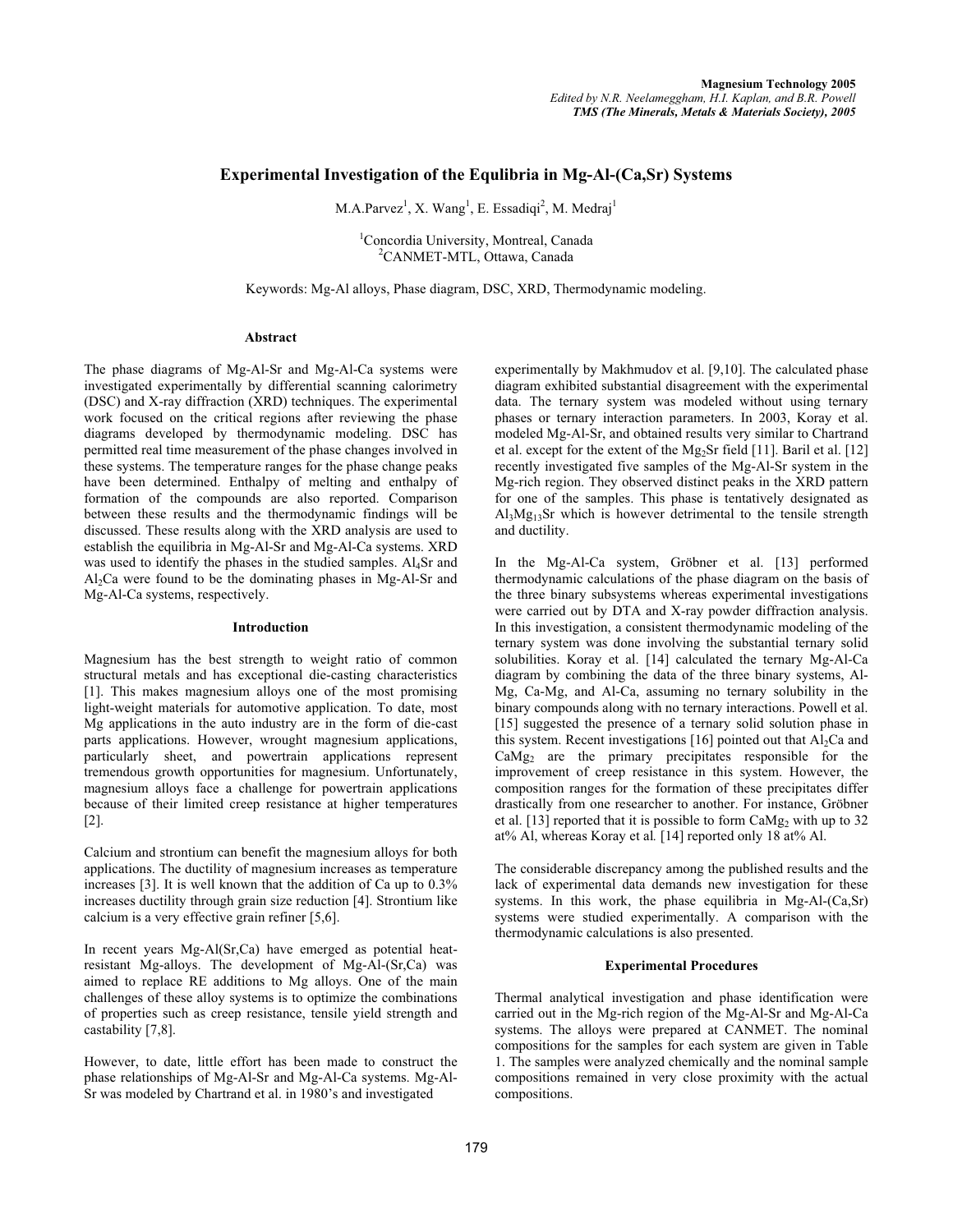*Table 1: Nominal compositions of the studied alloys* 

| Mg-Al-Sr allov | Wt.% of Sr | Wt.% of Mg | $Wt$ .% of Al |
|----------------|------------|------------|---------------|
| Sample 1       | 23.75      |            | 22.5          |
| Sample 2       | 3.5        | 88.5       |               |
| Mg-Al-Ca alloy | Wt.% of Ca | Wt.% of Mg | $Wt$ .% of Al |
| Sample 3       | 4.5        | 78         | 17.5          |
| Sample 4       | 23.4       | 44         | 32.6          |

In preparing the Mg-Al-Sr alloys, magnesium of 99.8 wt%, aluminum of 99.9 wt.% and strontium of 99 wt.% were used whereas for Mg-Al-Ca, calcium of 99 wt.% was used. The charge was melted in a graphite crucible in an induction melting furnace under argon with 1%SF6 to protect the melt from oxidation.

Thermal investigation of the systems was performed using a Setaram Setsys DSC-1200 instrument. Temperature calibration of the DSC equipment was done using standard samples of Al and minimal thermal lag was observed. The samples were cut and mechanically polished to remove any possible contaminated surface layers. Afterwards, they were cleaned with acetone and placed in a graphite crucible with a lid cover to prevent chemical reactions with Mg vapors. To avoid oxidation, multiple evacuations followed by rinses with argon were done. In thermal analysis by DSC, selection of crucibles, the dimensions of the sample as well as the heating and cooling rates are important. The DSC measurements were carried out under flowing argon atmosphere with heating and cooling rates of 5°C/min. Slower heating rates do not reveal any other thermal arrests. The weight of the sample was 40~50 mg. The reproducibility of every measurement was confirmed by collecting the data during three heating and cooling cycles. Temperatures along with enthalpies corresponding to various thermal events were obtained from the analysis of the DSC curves during heating and cooling runs. However, the solidification behavior can be revealed much better with a cooling scan.

Phase identification was carried out by X-ray diffraction (XRD). All the samples were investigated in the powder form in the ascast condition. The measurement was performed with a Philips diffractometer (Cu*K* $\alpha$  radiation) equipped with a PW 1050/25 focusing gonimometer with steps  $0.02^{\circ}$  of  $2\theta$  diffraction angle range and 1s exposure time. PowderCell 2.1 was used to analyze the diffraction patterns [17].

## **Results and Discussions**

Experimental investigation was carried out using DSC and XRD on Mg-Al-(Ca,Sr) systems. Twenty different ternary samples were studied in each system. However, in this paper, only two compositions for each system will be discussed. The evolution of phase transformations as a result of temperature increase was followed by obtaining DSC data in the selected temperature ranges. Also cooling was conducted with similar scanning rate to detect the crystallization as well as the stability of the phase.

# **1. Mg-Al-Sr**

DSC spectra of sample 1 with heating and cooling runs are shown in Fig. 1. The onset temperature, peak temperature, melting temperature and the melting enthalpy were registered. It shows two peaks during heating and three peaks during cooling. Similar results were observed in all the three heating and cooling cycles. It

can be seen from this figure that there is a temperature difference between the heating and cooling patterns, however the maximum temperature difference of the observed signals between two repetitive heating or cooling runs were below 12°C. The enthalpy and onset temperatures were determined after the subtraction of the baseline. The onset temperature during cooling was about 2°C below the onset temperatures observed in the heating process. On heating, onset temperature was used for invariant reactions while peak maximum was used for phase field boundaries. On cooling, onset temperature was used for both the invariant reactions and the phase field boundaries.



*Figure 1: DSC spectra of sample 1 (23.9 wt.% Sr, 53.75 wt.% Mg and 22.5 wt.% Al) during heating and cooling.* 

During heating of this sample, two thermal arrests, corresponding to the invariant equilibrium at 514°C and the univariant equilibrium at  $560^{\circ}$ C are observed. The 1<sup>st</sup> peak is high and sharp and resembles a  $\delta$  function. So it denotes the peak of eutectic melting. The second peak is a non-isothermal transition (univariant) as it exhibits a peak, which is lower and broader. For this sample, the liquidus temperature is observed during cooling which is 614°C. The size of the freezing signals is increased due to supercooling.



*Figure 2: DSC spectra of sample 2 (3.5 wt.% Sr, 88.5 wt.% Mg and 8 wt.% Al) with heating and cooling runs.*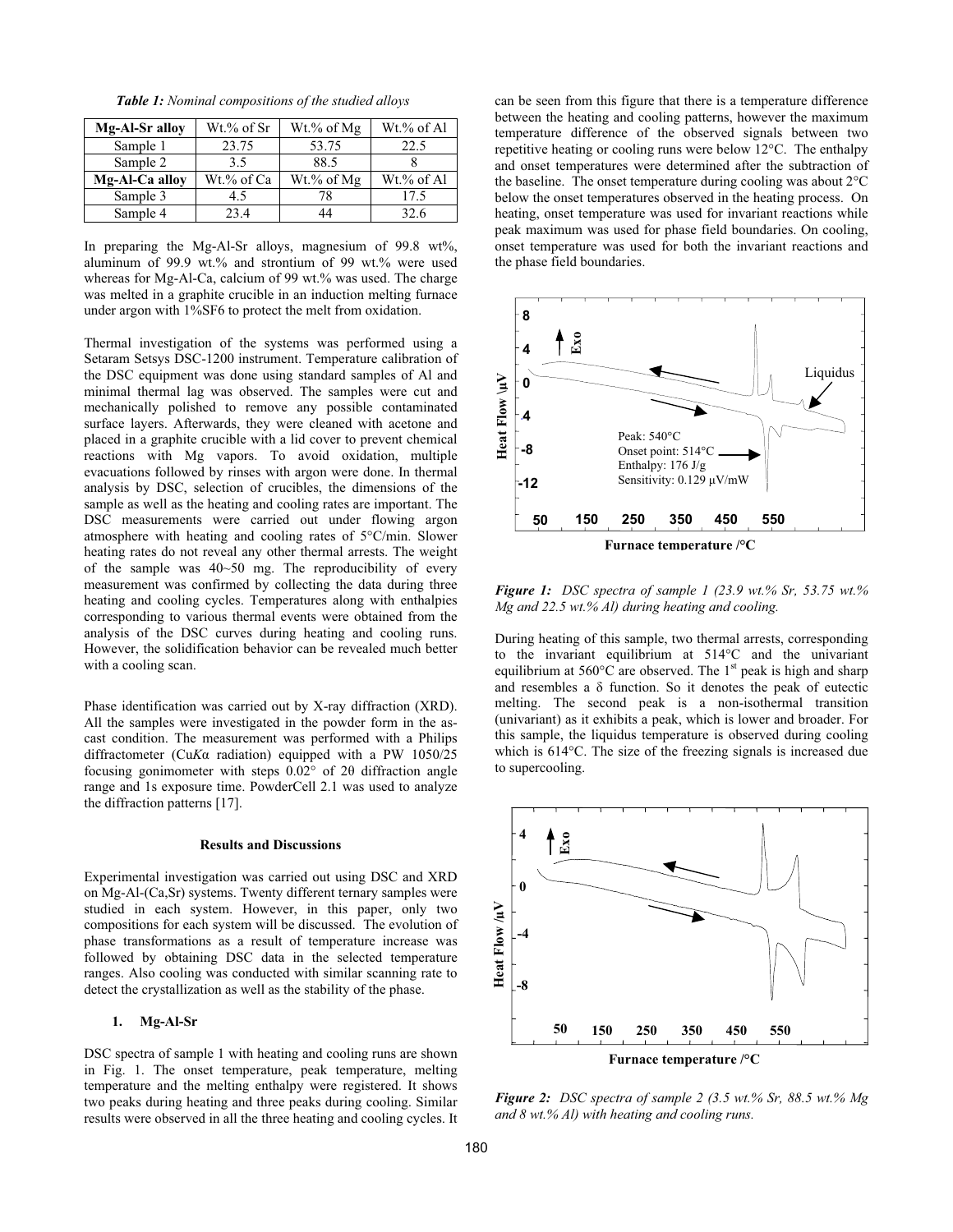Figure 2 shows the DSC spectra of sample 2, where two peaks in both heating and cooling cycles can be observed. The difference in onset temperature between heating and cooing cycle was found about 4°C.

In this sample, the endothermic peak during heating begins at 500°C. The absence of a single endothermic peak without any tail indicates that this sample does not melt congruently but undergoes a peritectic decomposition at 550°C. On cooling, the onset temperatures of the first and second exothermic peaks are observed at 525°C and 597°C. The second peak exhibits a small tailing. The liquidus temperature was registered at 605°C. Table 2 summarizes the parameters of melting for the two Mg-Al-Sr samples where the sensitivity is  $0.129 \mu V/mW$ .

*Table 2: Parameters of melting for the two Mg-Al-Sr samples (c: denotes cooling).* 

| Sample | Onset Temp.           | Enthalpy of   | Liquidus |
|--------|-----------------------|---------------|----------|
|        | $^{\circ}$ C (Peak 2) | melting $J/g$ | Temp. °C |
|        | 550c                  | 101.52        | 614      |
|        | 597c                  | 249.4         | 605      |

XRD was used to confirm the phase identification of the Mg-Al-Sr-based alloys in the as-cast condition. PowderCell was used to analyze the diffraction patterns. The peaks are identified by markers given in the legend of each figure.



*Figure 3: X-ray diffraction pattern of sample 1 (23.9 wt.% Sr, 53.75 wt.% Mg and 22.5 wt.% Al)* 

In sample 1, three phases were identified in the diffraction pattern. It can be seen from Fig. 3 that this sample is composed of (Mg), Al<sub>4</sub>Sr and Mg<sub>17</sub>Al<sub>12</sub> ( $\gamma$ ) at room temperature. (Mg) peaks are identified as a hexagonal unit cell (space group  $P6_3/mmc$ , a = 3.1210Å and c = 5.1581Å), while Al<sub>4</sub>Sr and Mg<sub>17</sub>Al<sub>12</sub> were identified using a tetragonal unit cell (space group  $I_4/3m$ , a = 11,07Å) and (space group  $I_4/3m$ , a = 10.5438 Å), respectively. The patterns were checked with known oxide phases such as MgO,  $Al_2O_3$  and MgAl<sub>2</sub>O<sub>4</sub> for any possible oxide formation. The XRD pattern showed no trace for any additional phase. Baril et al. [8] reported an alloy with the chemical composition of 2.4 wt.% of Sr, 91.6 wt.% of Mg and 6.0 wt.% of Al, which is very close to this sample, without  $Mg_{17}Al_{12}$ . This information along with some more experimental data with different samples in this Mg-rich region can be used to setup a window to identify the possible

creep resistant alloy for the end user. Because it is very important to make an alloy without  $Mg_{17}Al_{12}$ , which is detrimental to tensile strength, creep and ductility.



*Figure 4: X-ray diffraction pattern of sample 2 ((3.5 wt.% Sr,*  88.5 wt.% Mg and 8 wt.%  $Al$ ). T<sub>Sr</sub>1 denotes ternary intermetallic or solid solution

In the XRD pattern of sample 2 (Fig.4), distinct peaks associated with  $(Mg)$  and  $Al<sub>4</sub>Sr$  are observed. There is no information regarding any stable ternary compounds available. Some of the peaks of the XRD pattern for this sample did match well with a ternary compound tentatively designated as  $Al_3Mg_{13}Sr$  but only within 40° diffraction angle range. However, the crystal structure of Al3Mg13Sr is still unknown. So this intermetallic phase, tentatively designated as  $T_{Sr}1$ , may be a new ternary compound or a ternary solid solution. It is very important to note that these peaks also appear in the XRD patterns of other samples which are in very close proximity to this composition in the ternary Mg-Al-Sr system. In this system, Al4Sr was found to be the dominating phase for most of the samples.



*Figure 5: Phase assemblage diagram of sample 1.* 

The experimental results were compared with the thermodynamic calculations to confirm the phase identification. With the given experimental compositions and conditions, the stable phases were predicted using FactSage and the database developed by Chartrand et al. [9].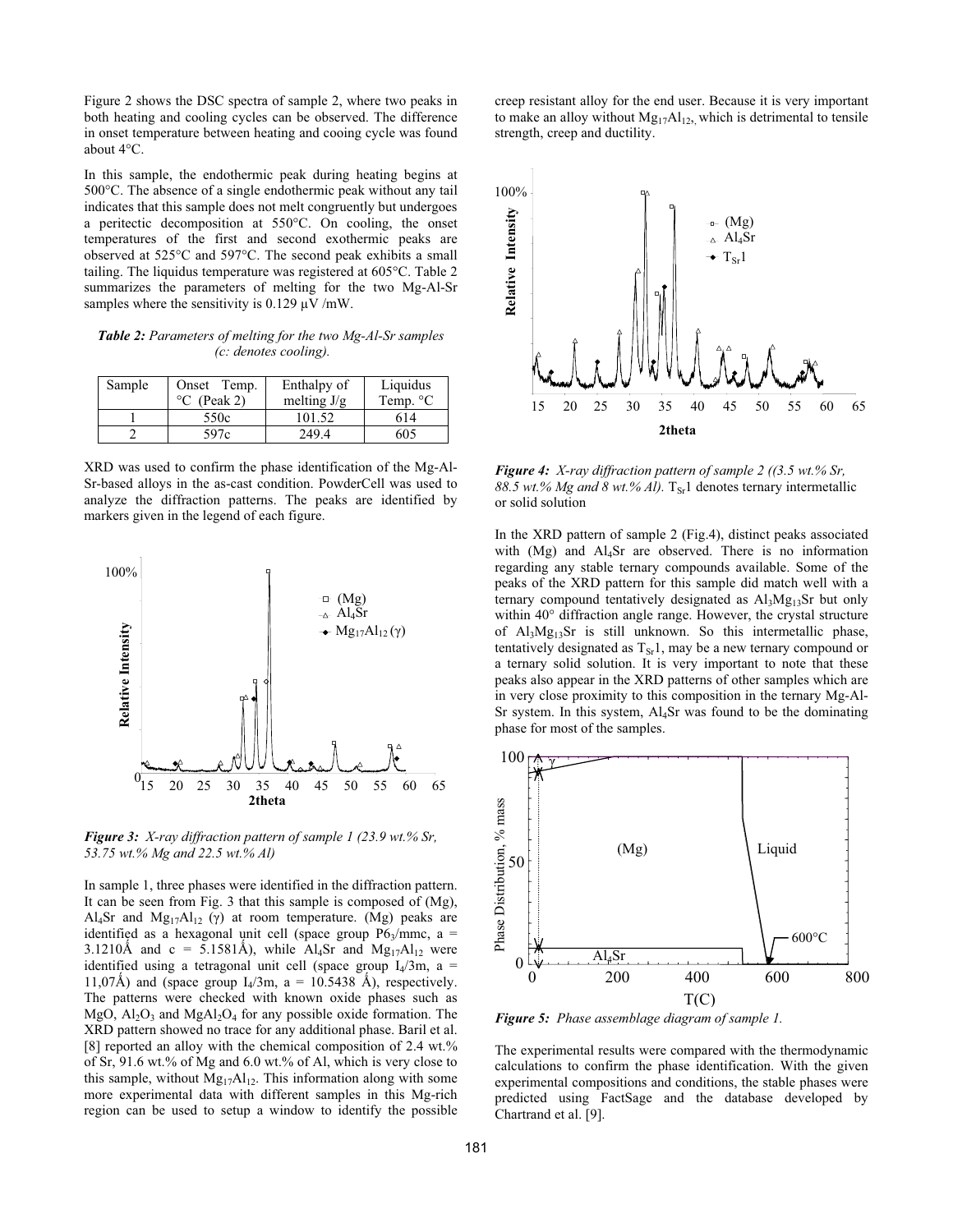Fig. 5 shows the phase assemblage diagram of sample 1 where the relative mass versus temperature is calculated. The proportion of each phase at any temperature of interest can easily be interpreted from this figure. For instance, at 25°C, 100 g of the overall material consists of 8g of Al<sub>4</sub>Sr, 6g of Mg<sub>17</sub>Al<sub>12</sub> ( $\gamma$ ) and 86g of (Mg). The proportion of each phase for this sample has been reflected in terms of peak intensity in the diffraction pattern. Moreover, the thermodynamic prediction is consistent with DSC result. It can be seen that the liquidus temperature of this sample is 600°C, whereas according to the DSC results the liquidus temperature is about 614°C. The summary of DSC results compared with the calculated values and the phase field boundary are presented in Table 3

*Table 3: DSC measurements with thermodynamic analysis of Mg-Al-Sr alloys (h: denotes heating and c: denotes cooling).* 

| Sample | <b>DSC</b> Thermal | Thermodynamic Prediction |                                 |
|--------|--------------------|--------------------------|---------------------------------|
|        | $Sigma^{\circ}$ C) | [Ref.9]                  |                                 |
|        |                    | Temp.                    | Reaction or phase               |
|        |                    |                          | boundary                        |
|        | 614 c              | 600                      | $L/L+(Mg)$                      |
|        | 550C/560h          |                          |                                 |
|        | 515 C/514h         | 520                      | $L+ (Mg) / (Mg) + Al_4Sr$       |
|        |                    | 200                      | $(Mg) + Al_4Sr / (Mg) + Al_4Sr$ |
|        |                    |                          | $+\nu$                          |
| 2      | 605c               | 610                      | $L/L+Al2Sr$                     |
|        | 597c/600h          | 540                      | $L+ Al2Sr/(Mg)+Al2Sr$           |
|        | 525c/523h          | 499                      | $(Mg) + Al_2Sr / (Mg) + Al_4Sr$ |
|        |                    |                          | $+Al2Sr$                        |
|        |                    |                          |                                 |



*Figure 6: Phase assemblage diagram of sample 2.*

The phase assemblage versus temperature of sample 2 is presented in Fig. 6. While cooling from melt, calculations predict that  $Al<sub>2</sub>Sr$  solidifies first, followed by (Mg). Thermodynamic calculations also show that the Al4Sr precipitates at 500°C. However, the sample does not show any  $Al<sub>2</sub>Sr$  phase in XRD pattern and shows some unknown peaks. DSC measurements and calculated thermal arrests are presented in Table 3.

#### 2. **Mg-Al-Ca**

DSC data provided the temperature and position of the invariant and univarant reactions existing in the investigated compositions. Fig. 7 shows the DSC spectra of sample 3 during heating and

cooling scans. There are two thermal events that can be observed in the heating spectrum. They are registered at 443°C and 555°C with two predominant endothermic peaks. The  $1<sup>st</sup>$  peak is sharp and narrow, which indicates an isothermal transition. The heat capacity change is infinite in this phase. The onset temperature during cooling was about 5°C lower than the onset temperature observed during heating cycle. In this sample, the liquidus temperature is at 550°C. The enthalpy of melting for this sample was registered as 248 J/g.



**Furnace temperature /°C**

*Figure 7: DSC spectra of sample 3 (4.5 wt.% Ca, 78 wt.% Mg and 17.5 wt.% Al).* 



*Figure 8: DSC spectra of sample 4 (23.4 wt.% Ca, 44 wt.% Mg and 32.6 wt.% Al).* 

DSC spectra of sample 4 are plotted in Fig. 8. In this sample, during heating, the first endothermic peak begins at 443°C. The size of the  $1<sup>st</sup>$  signal during cooling is increased due to supercooling. These results are reproduced three times. Slower heating rates do not reveal any other thermal arrests. Table 4 summarizes the parameters of melting for the two Mg-Al-Ca samples. The liquidus temperature increases with decreasing aluminum and calcium concentrations. The temperature ranges of the phase transformations were determined during heating and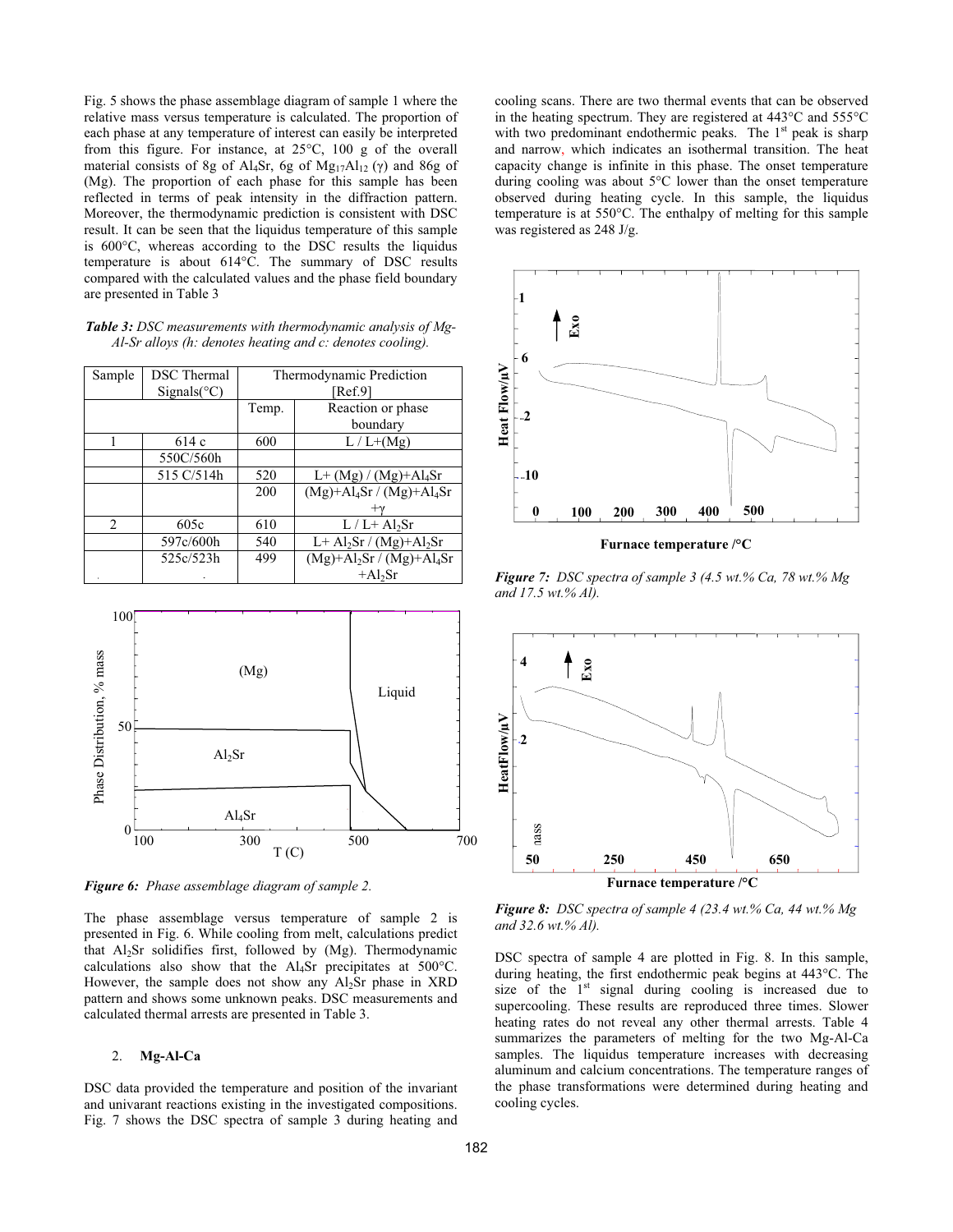

*Table 4: Parameters of melting for the two Mg-Al-Ca samples (c: denotes cooling).* 

*Figure 9: X-ray diffraction patterns of sample 3.* T<sub>Ca</sub>1 denotes ternary intermetallic or solid solution.

XRD was used to identify the phases in the ternary Mg-Al-Ca system. XRD pattern of sample 3 at room temperature is shown in Fig.9. Two phases were identified as  $(Mg)$  and  $\gamma$ . Some unknown peaks have been observed that are not matching any known phases in the ternary Mg-Al-Ca system. However, the large solubilities of  $Al_2Ca$ ,  $Al_3Ca_8$  and  $Mg_2Ca$  have complicated the identification of these binary phases. Gröbner et al. [13] reported rod-like primary crystallizing phases with variable composition in between  $Mg_2Ca$  and  $Al_2Ca$ . But instead of interpreting as a ternary phase with large homogeneity range it is being attributed to the large solubility of  $Al_2Ca$  and  $Mg_2Ca$ . Koray [14] et al., however, suggested that this intermetallic phase is a ternary solid solution phase in the hexagonal  $Mg<sub>2</sub>Ca$  structure. In the future work, some more samples nearby this composition will be studied to resolve this inconsistency and identify the phase.

On the other hand, all the peaks of sample 4 were identified. The phases at room temperature are (Mg),  $Al_2Ca$  and  $Mg_{17}Al_{12}$  ( $\gamma$ ). It is important to completely remove the  $\gamma$  phase for high temperature applications. It can be seen from Fig. 10 that the intensity of  $\gamma$  peak is very low, which suggests that very careful selection of compositions should help the end users to avoid  $\gamma$ phase formation nearby this sample. In general,  $Al_2Ca$  was found to be the dominating phase in the investigated compositions.

The phase assemblage diagram of sample 3 is shown in Fig. 11. The stable phases were predicted using the database developed by Islam [18]. It can be seen from the figure that the proportion of  $\gamma$ phase is very low, which is being reflected in the XRD pattern in terms of peak intensity. The calculated liquidus temperature for this sample is 530°C. However, according to the DSC results, the liquidus temperature is 550°C. This discrepancy may be due to the fact that the thermodynamic model is optimized without taking into account any ternary solid solubility and ternary compounds.



*Figure 10: X-ray diffraction patterns of sample 4.* 



*Figure 11: Phase assemblage diagram of sample 3.* 

It can be seen from Fig. 11 that  $Al<sub>2</sub>Ca$  starts to precipitate at 485°C and was present at room temperature. However, the XRD pattern (Fig. 9) did not show the existence of this phase at room temperature. On the other hand, a phase with unknown peaks was detected and predicted as a ternary solid solution or a ternary intermetallic compound. The phase will be identified with crystal structure refinement in later investigation.



*Figure 12: Phase assemblage diagram of sample 4.*